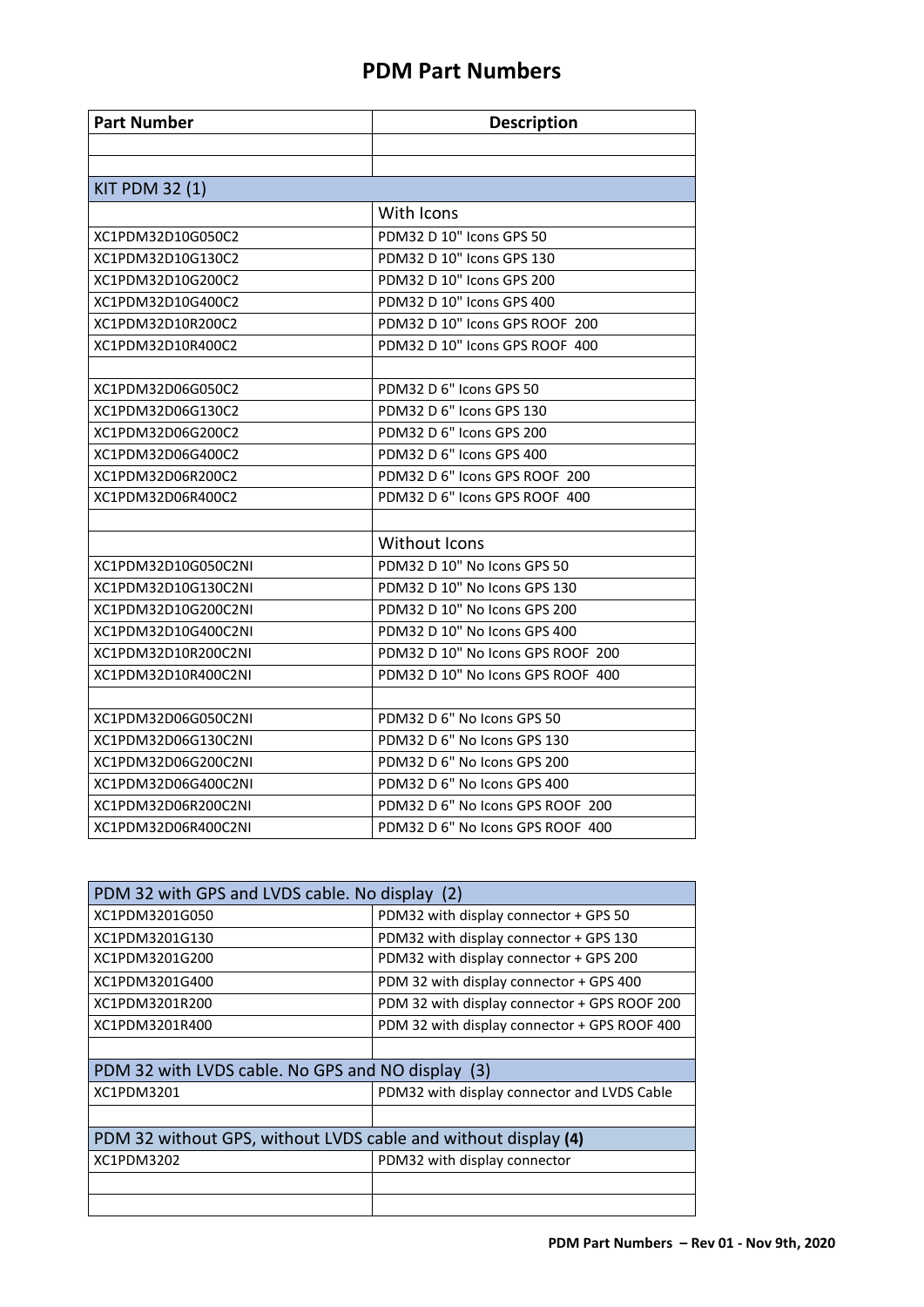| <b>LVDS Cable for PDM32</b> |                                    |  |  |
|-----------------------------|------------------------------------|--|--|
| FCCA682000                  | LVDS Cable for PDM32 2 mt          |  |  |
|                             |                                    |  |  |
| SAP 32 (5)                  |                                    |  |  |
| XC1SAP3202                  | <b>Stand Alone Power Module</b>    |  |  |
|                             |                                    |  |  |
| KIT PDM 08 (6)              |                                    |  |  |
|                             | With Icons                         |  |  |
| XC1PDM08D10G050C2           | PDM08 D 10" Icons GPS 50           |  |  |
| XC1PDM08D10G130C2           | PDM08 D 10" Icons GPS 130          |  |  |
| XC1PDM08D10G200C2           | PDM08 D 10" Icons GPS 200          |  |  |
| XC1PDM08D10G400C2           | PDM08 D 10" Icons GPS 400          |  |  |
| XC1PDM08D10R200C2           | PDM08 D 10" Icons GPS ROOF 200     |  |  |
| XC1PDM08D10R400C2           | PDM08 D 10" Icons GPS ROOF 400     |  |  |
|                             |                                    |  |  |
| XC1PDM08D06G050C2           | PDM08 D 6" Icons GPS 50            |  |  |
| XC1PDM08D06G130C2           | PDM08 D 6" Icons GPS 130           |  |  |
| XC1PDM08D06G200C2           | PDM08 D 6" Icons GPS 200           |  |  |
| XC1PDM08D06G400C2           | PDM08 D 6" Icons GPS 400           |  |  |
| XC1PDM08D06R200C2           | PDM08 D 6" Icons GPS ROOF 200      |  |  |
| XC1PDM08D06R400C2           | PDM08 D 6" Icons GPS ROOF 400      |  |  |
|                             |                                    |  |  |
|                             | Without Icons                      |  |  |
| XC1PDM08D10G050C2NI         | PDM08 D 10" No Icons GPS 50        |  |  |
| XC1PDM08D10G130C2NI         | PDM08 D 10" No Icons GPS 130       |  |  |
| XC1PDM08D10G200C2NI         | PDM08 D 10" No Icons GPS 200       |  |  |
| XC1PDM08D10G400C2NI         | PDM08 D 10" No Icons GPS 400       |  |  |
| XC1PDM08D10R200C2NI         | PDM08 D 10" No Icons GPS ROOF 200  |  |  |
| XC1PDM08D10R400C2NI         | PDM08 D 10" No Icons GPS ROOF 400  |  |  |
|                             |                                    |  |  |
| XC1PDM08D06G050C2NI         | PDM08 D 6" No Icons GPS 50         |  |  |
| XC1PDM08D06G130C2NI         | PDM08 D 6" No Icons GPS 130        |  |  |
| XC1PDM08D06G200C2NI         | PDM08 D 6" No Icons GPS 200        |  |  |
| XC1PDM08D06G400C2NI         | PDM08 D 6" No Icons GPS 400        |  |  |
| XC1PDM08D06R200C2NI         | PDM08 D 6" No Icons GPS ROOF 200cm |  |  |
| XC1PDM08D06R400C2NI         | PDM08 D 6" No Icons GPS ROOF 400cm |  |  |

| PDM 08 without display (7)                        |                                                 |
|---------------------------------------------------|-------------------------------------------------|
| XC1PDM0801G050                                    | PDM08 with display connector + GPS 50 CM        |
| XC1PDM0801G130                                    | PDM08 with display connector + GPS 130 CM       |
| XC1PDM0801G200                                    | PDM08 with display connector + GPS 200 CM       |
| XC1PDM0801G400                                    | PDM08 with display connector + GPS 400 CM       |
| XC1PDM0801R200                                    | PDM08 with display connector +GPS ROOF<br>200cm |
| XC1PDM0801R400                                    | PDM08 with display connector +GPS ROOF<br>400cm |
|                                                   |                                                 |
|                                                   |                                                 |
| PDM 08 with LVDS cable. No GPS and NO display (8) |                                                 |
| XC1PDM0801                                        | PDM08 with display connector and LVDS Cable     |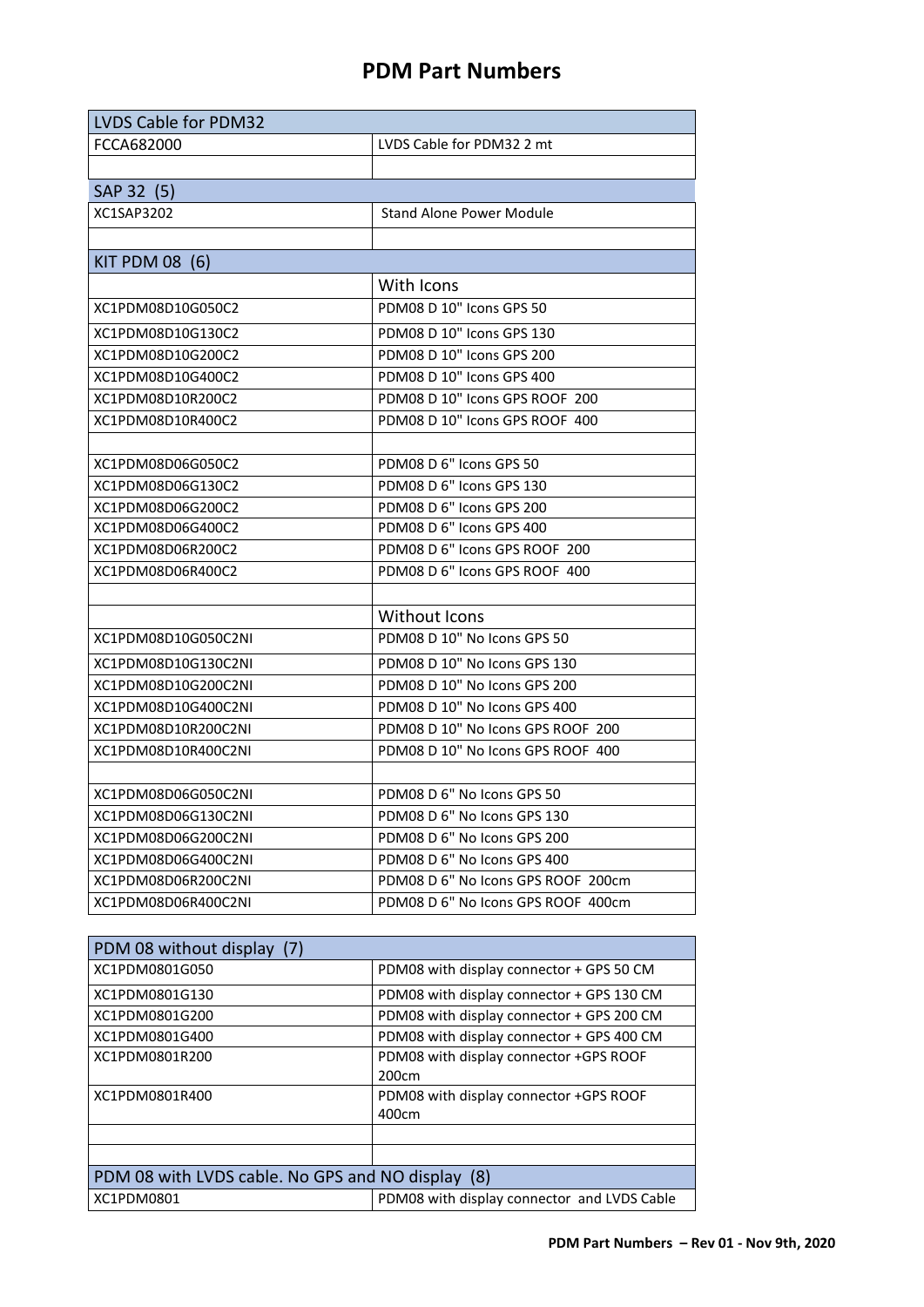| PDM 08 without GPS, without LVDS cable and without display (9) |                                 |  |  |
|----------------------------------------------------------------|---------------------------------|--|--|
| XC1PDM0802<br>PDM08 with display connector                     |                                 |  |  |
|                                                                |                                 |  |  |
| LVDS Cable for PDM08                                           |                                 |  |  |
| FCCA692000                                                     | LVDS Cable for PDM08 2 mt       |  |  |
|                                                                |                                 |  |  |
| SAP 08 (10)                                                    |                                 |  |  |
| XC1SAP0802                                                     | <b>Stand Alone Power Module</b> |  |  |
|                                                                |                                 |  |  |
| EPM 08 (11)                                                    |                                 |  |  |
| XC1EPM0801                                                     | <b>Expansion Power Module</b>   |  |  |
|                                                                |                                 |  |  |
| <b>PDM DASHES</b>                                              |                                 |  |  |
| XC1D06000                                                      | DASH 6" Icons                   |  |  |
| XC1D10000                                                      | DASH 10" Icons                  |  |  |
|                                                                |                                 |  |  |
| XC1D06000NI                                                    | DASH 6" No Icons                |  |  |
| XC1D10000NI                                                    | DASH 10" No Icons               |  |  |
|                                                                |                                 |  |  |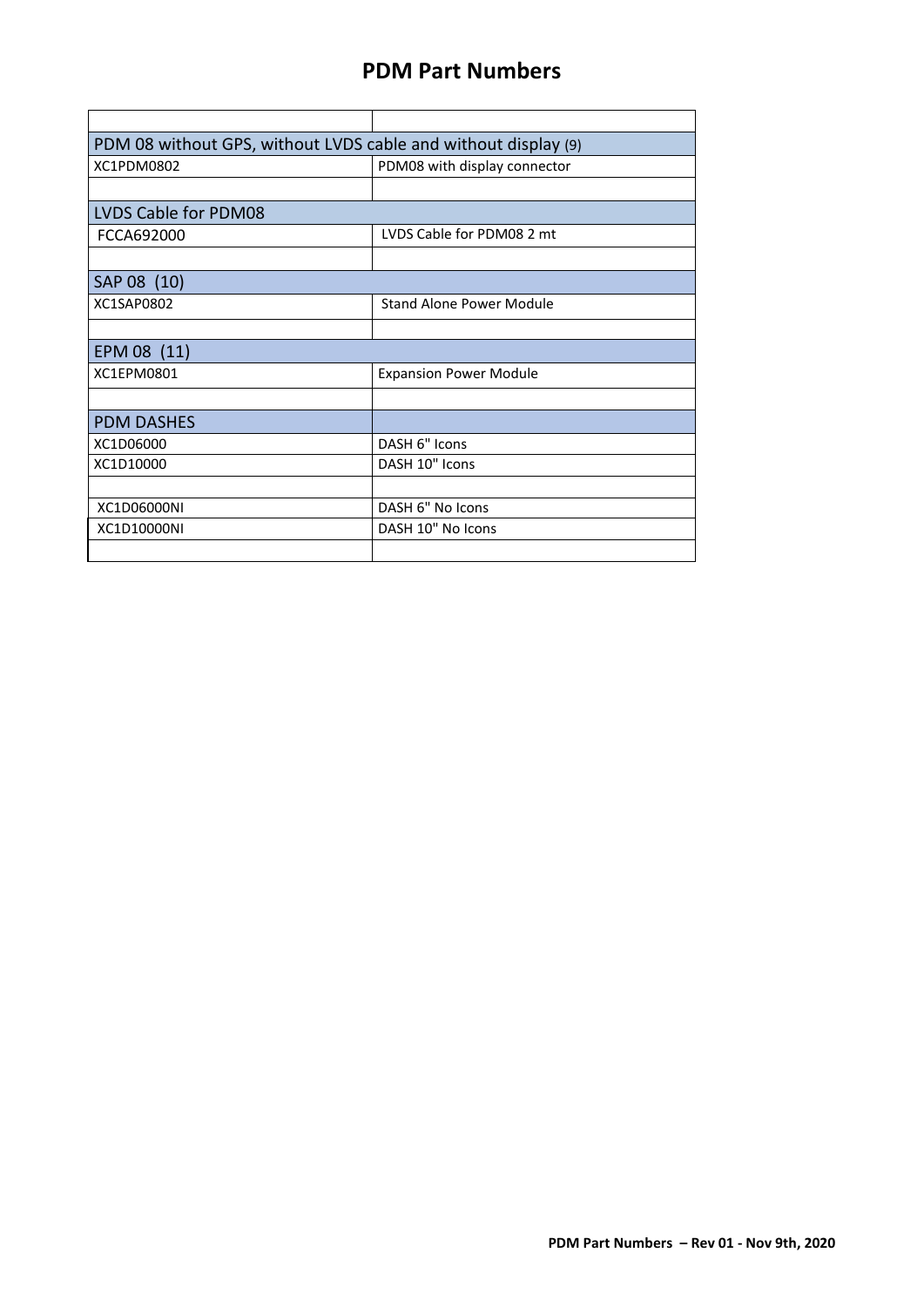| $\mathbf{1}$ | <b>KIT PDM32</b>               |                    |                   |             |
|--------------|--------------------------------|--------------------|-------------------|-------------|
| Quantity     | <b>Description</b>             | <b>Part Number</b> |                   |             |
| N.1          | PDM32 Module                   | XC1PDM3200         |                   | $ {\bf e} $ |
| N.1          | Display                        | XC1D06000          | DASH 6" Icons     |             |
|              |                                | XC1D06000NI        | DASH 6" No Icons  |             |
|              |                                | XC1D10000          | DASH 10" Icons    |             |
|              |                                | XC1D10000NI        | DASH 10" No Icons |             |
| N.1          | <b>GPS Module</b>              | X40GPS090050       | <b>GPS 50</b>     |             |
|              |                                | X40GPS090130       | GPS 130           |             |
|              |                                | X40GPS090200       | GPS 200           |             |
|              |                                | X40GPS090400       | GPS 400           |             |
|              |                                | X40GPS09R200       | GPS ROOF 200      |             |
|              |                                | X40GPS09R400       | GPS ROOF 400      | em<br>GaSo  |
| N.1          | LVDS CABLE L=2mt               | FCCA682000         |                   |             |
| N.1          | Heavy Duty Amphenol Connector  | 5CNM010000         |                   |             |
| N.1          | <b>USB Cable</b>               | V02563030          |                   |             |
| N.1          | 35 PIN FREE PLUG BLACK AMP     | 5CND7761641        |                   |             |
| N.1          | 35 PIN FREE PLUG GRAY AMP      | 5CND7761644        |                   |             |
| N.70         | <b>GOLD PLATED PIN FOR AMP</b> | 5CT07705203        |                   |             |
| N.1          | EXP CABLE FOR PDM L=1.5mt      | V02579030          |                   |             |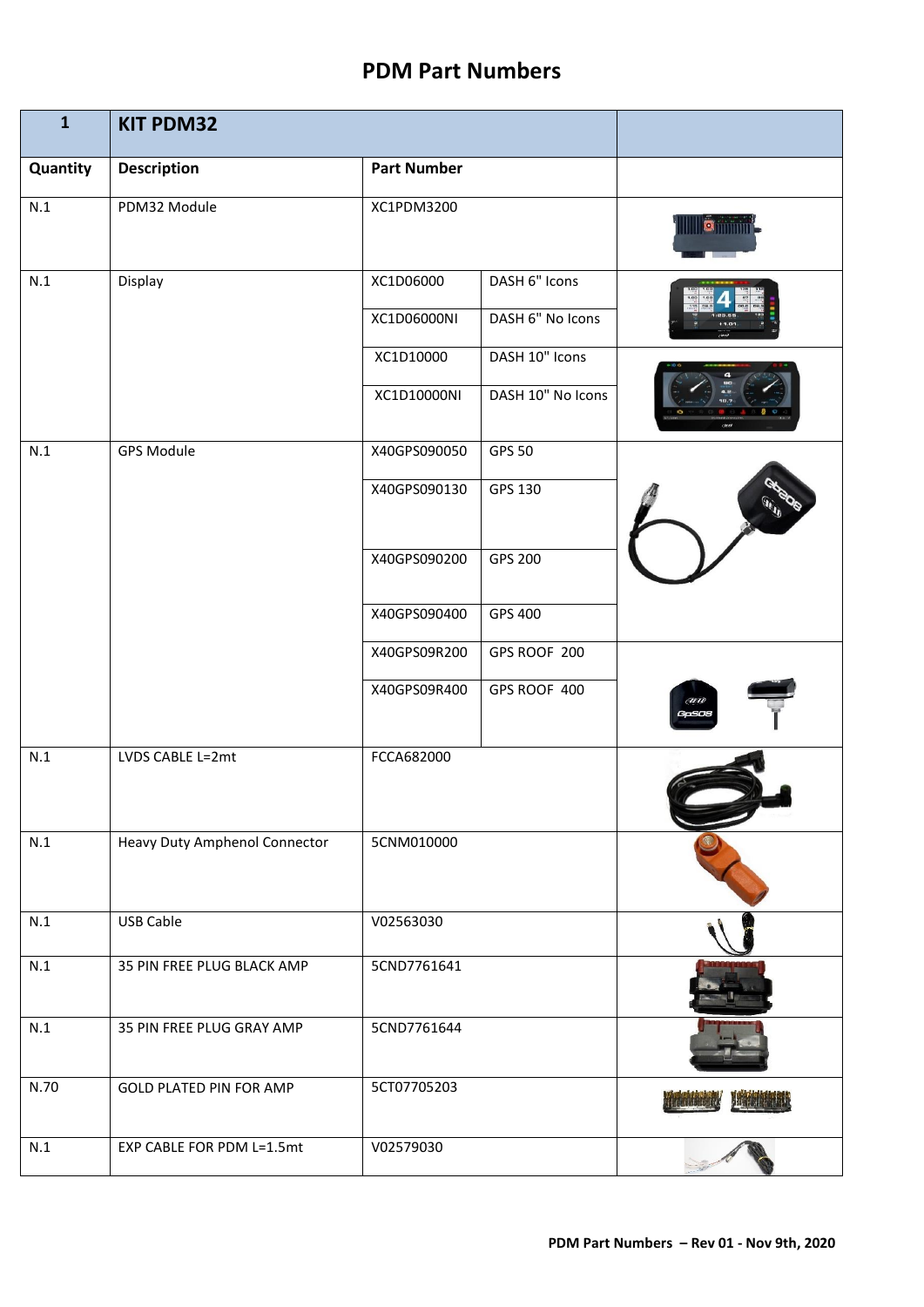| $\overline{2}$ | PDM 32 with GPS and LVDS. No display |                    |               |  |
|----------------|--------------------------------------|--------------------|---------------|--|
| Quantity       | <b>Description</b>                   | <b>Part Number</b> |               |  |
| N.1            | PDM32 Module                         | XC1PDM3200         |               |  |
| N.1            | <b>GPS Module</b>                    | X40GPS090050       | <b>GPS 50</b> |  |
|                |                                      | X40GPS090130       | GPS 130       |  |
|                |                                      | X40GPS090200       | GPS 200       |  |
|                |                                      | X40GPS090400       | GPS 400       |  |
|                |                                      | X40GPS09R200       | GPS ROOF 200  |  |
|                |                                      | X40GPS09R400       | GPS ROOF 400  |  |
| N.1            | LVDS CABLE L=2mt                     | FCCA682000         |               |  |
| N.1            | Heavy Duty Amphenol Connector        | 5CNM010000         |               |  |
| N.1            | <b>USB Cable</b>                     | V02563030          |               |  |
| N.1            | 35 PIN FREE PLUG BLACK AMP           | 5CND7761641        |               |  |
| N.1            | 35 PIN FREE PLUG GRAY AMP            | 5CND7761644        |               |  |
| N.70           | <b>GOLD PLATED PIN FOR AMP</b>       | 5CT07705203        |               |  |
| N.1            | Can Exp Female Binder Cable 1.5mt    | V02579030          |               |  |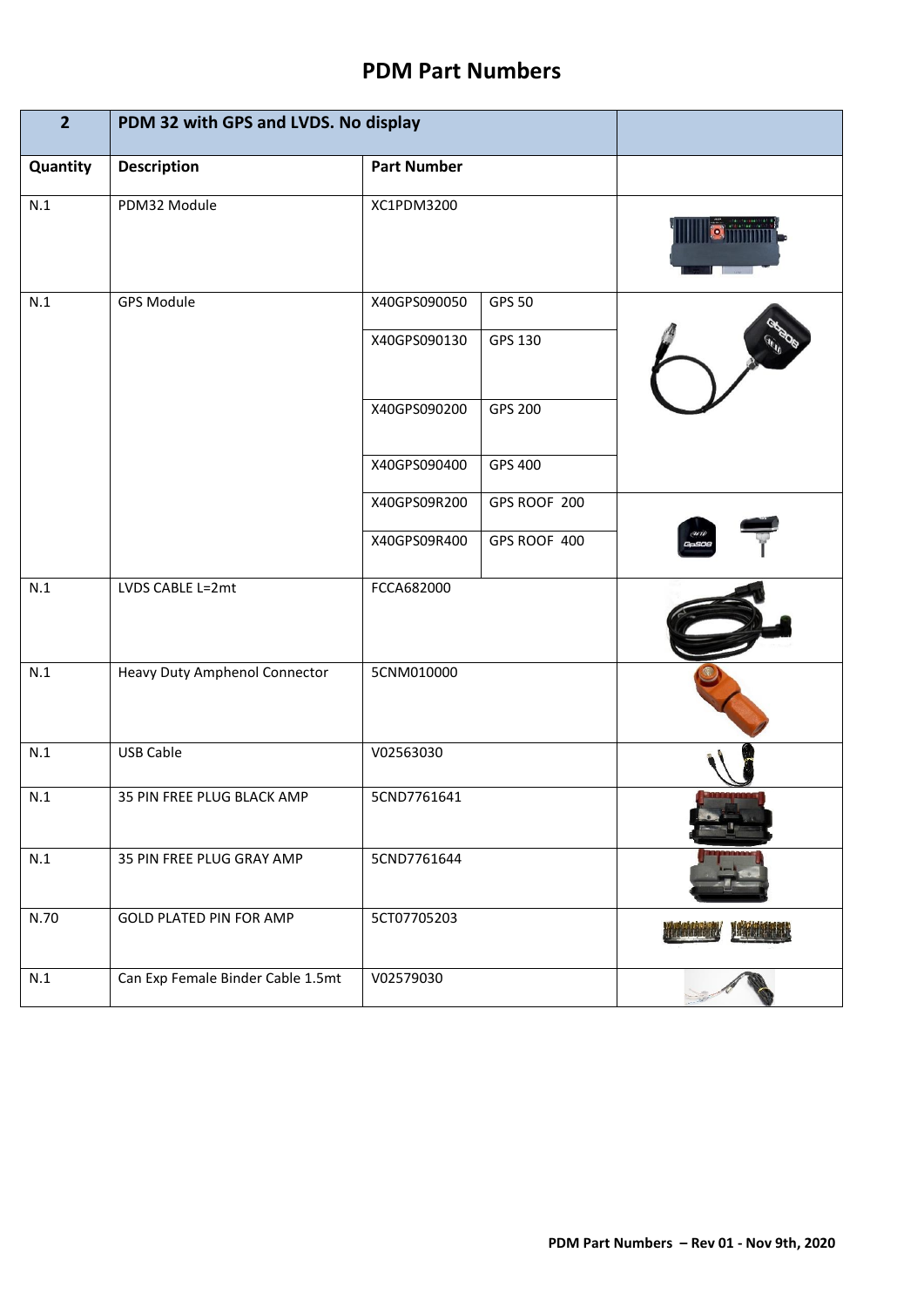| $\overline{\mathbf{3}}$ | PDM 32 with LVDS cable. No GPS and NO display |                    |  |
|-------------------------|-----------------------------------------------|--------------------|--|
| Quantity                | <b>Description</b>                            | <b>Part Number</b> |  |
| N.1                     | PDM32 Module                                  | XC1PDM3200         |  |
| N.1                     | LVDS CABLE L=2mt                              | FCCA682000         |  |
| N.1                     | Heavy Duty Amphenol Connector                 | 5CNM010000         |  |
| N.1                     | <b>USB Cable</b>                              | V02563030          |  |
| N.1                     | 35 PIN FREE PLUG BLACK AMP                    | 5CND7761641        |  |
| N.1                     | 35 PIN FREE PLUG GRAY AMP                     | 5CND7761644        |  |
| N.70                    | <b>GOLD PLATED PIN FOR AMP</b>                | 5CT07705203        |  |
| N.1                     | Can Exp Female Binder Cable 1.5mt             | V02579030          |  |

| 4        | PDM 32 without LVDS cable, without GPS and without display |                    |  |
|----------|------------------------------------------------------------|--------------------|--|
| Quantity | <b>Description</b>                                         | <b>Part Number</b> |  |
| N.1      | PDM32 Module                                               | XC1PDM3200         |  |
| N.1      | Heavy Duty Amphenol Connector                              | 5CNM010000         |  |
| N.1      | <b>USB Cable</b>                                           | V02563030          |  |
| N.1      | 35 PIN FREE PLUG BLACK AMP                                 | 5CND7761641        |  |
| N.1      | 35 PIN FREE PLUG GRAY AMP                                  | 5CND7761644        |  |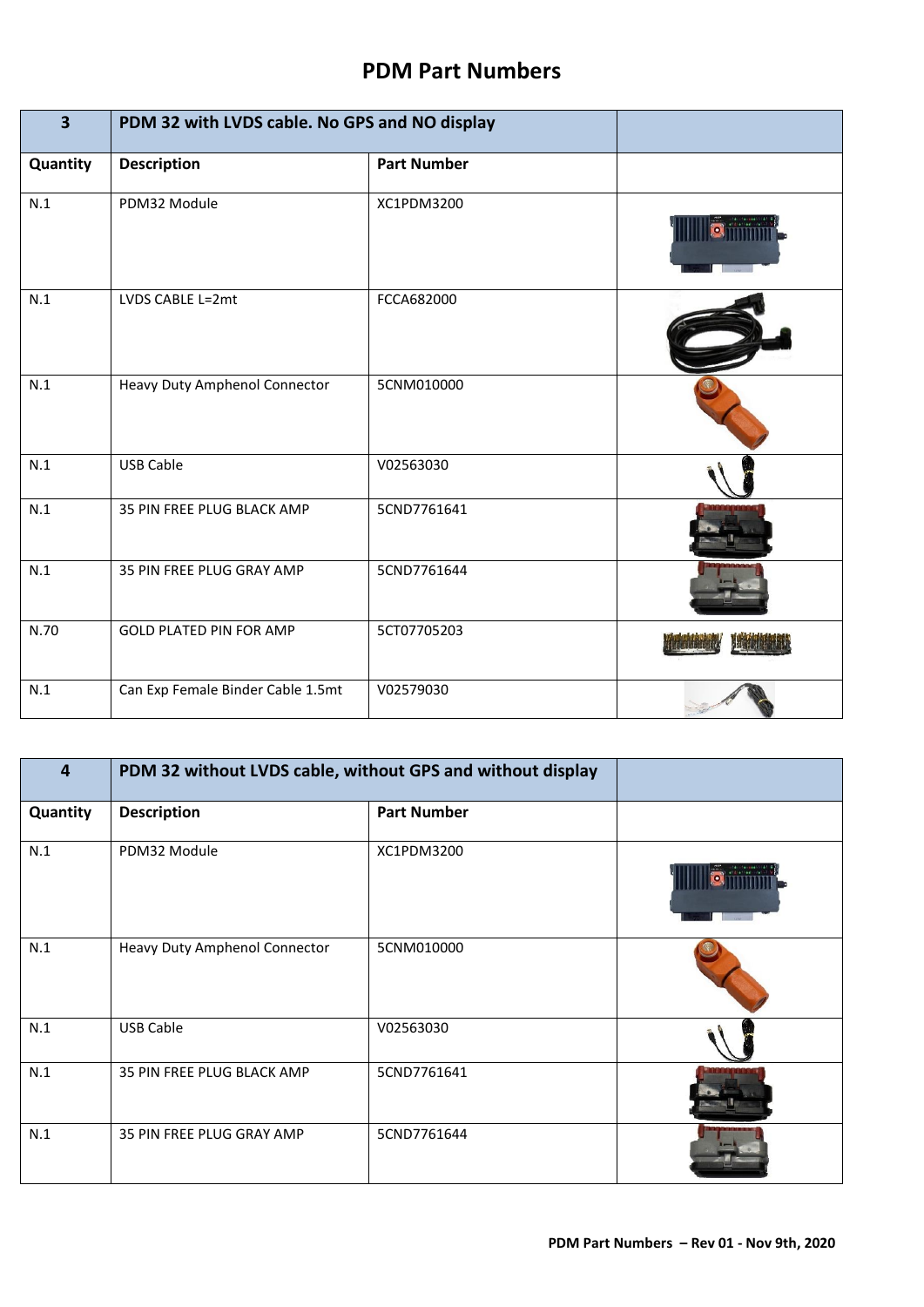| N.70 | <b>GOLD PLATED PIN FOR AMP</b>    | 5CT07705203 | 甜嘴  |
|------|-----------------------------------|-------------|-----|
| N.1  | Can Exp Female Binder Cable 1.5mt | V02579030   | -32 |

| 5        | <b>SAP32</b>                   |                    |  |
|----------|--------------------------------|--------------------|--|
| Quantity | <b>Description</b>             | <b>Part Number</b> |  |
| N.1      | Sap 32 Module                  | XC1SAP3200         |  |
| N.1      | Heavy Duty Amphenol Connector  | 5CNM010000         |  |
| N.1      | <b>USB Cable</b>               | V02563030          |  |
| N.1      | 35 PIN FREE PLUG BLACK AMP     | 5CND7761641        |  |
| N.1      | 35 PIN FREE PLUG GRAY AMP      | 5CND7761644        |  |
| N.70     | <b>GOLD PLATED PIN FOR AMP</b> | 5CT07705203        |  |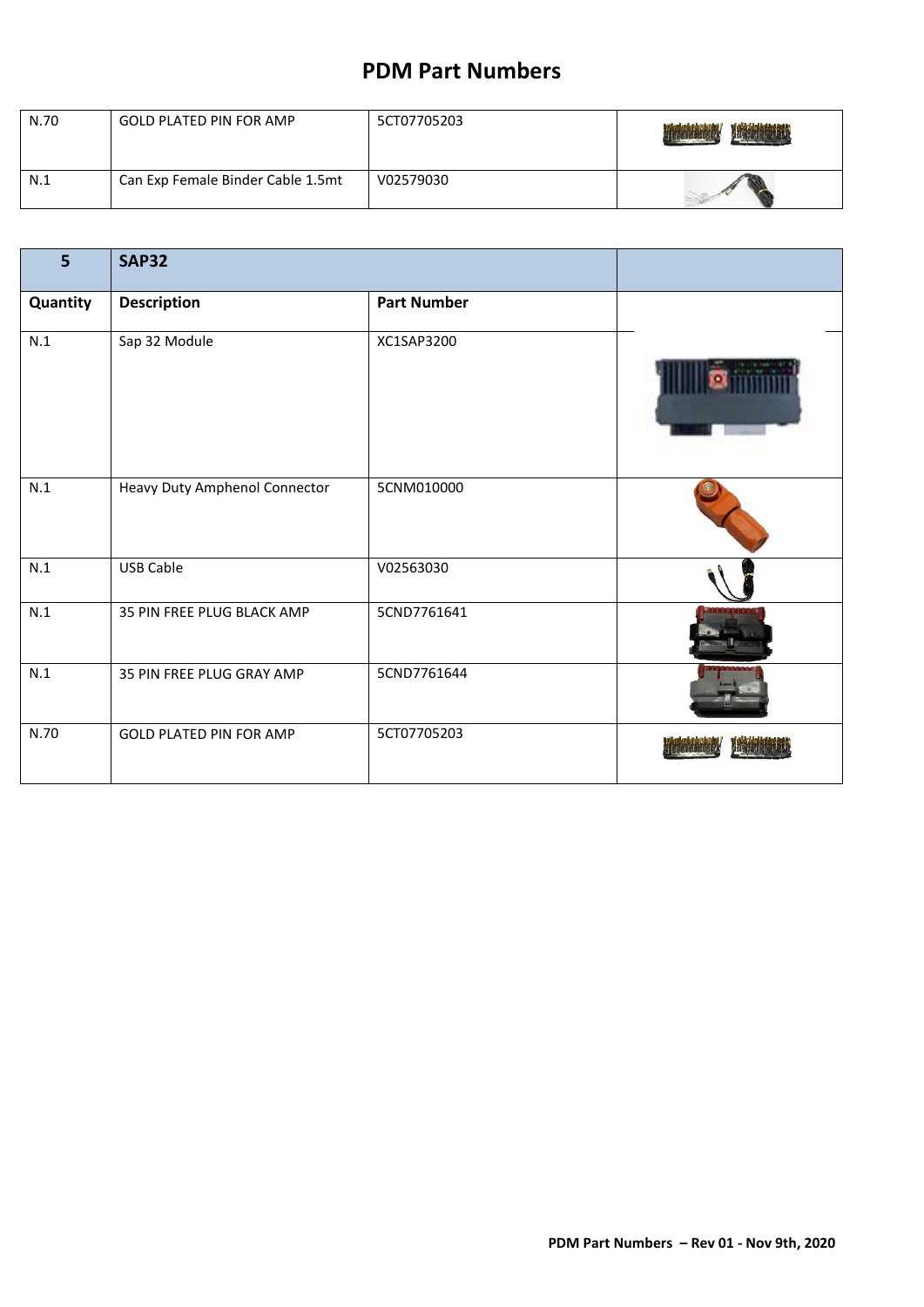| $6\phantom{1}$ | <b>KIT PDM08</b>                     |                    |                   |                       |
|----------------|--------------------------------------|--------------------|-------------------|-----------------------|
| Quantity       | <b>Description</b>                   | <b>Part Number</b> |                   |                       |
| $\mathsf{N}.1$ | PDM08 Module                         | XC1PDM0800         |                   |                       |
| N.1            | Display                              | XC1D06000          | DASH 6" Icons     |                       |
|                |                                      | XC1D06000NI        | DASH 6" No Icons  |                       |
|                |                                      | XC1D10000          | DASH 10" Icons    |                       |
|                |                                      | XC1D10000NI        | DASH 10" No Icons |                       |
| N.1            | GPS Module                           | X40GPS090050       | <b>GPS 50</b>     |                       |
|                |                                      | X40GPS090130       | GPS 130           |                       |
|                |                                      | X40GPS090200       | GPS 200           |                       |
|                |                                      | X40GPS090400       | GPS 400           |                       |
|                |                                      | X40GPS09R200       | GPS ROOF 200      |                       |
|                |                                      | X40GPS09R400       | GPS ROOF 400      | (avr)<br><b>GaSOE</b> |
| N.1            | LVDS Cable for PDM08 L=2mt           | FCCA692000         |                   |                       |
| N.1            | <b>Heavy Duty Amphenol Connector</b> | 5CNM010000         |                   |                       |
| N.1            | USB Cable                            | V02563030          |                   |                       |
| N.1            | 35 PIN FREE PLUG BLACK AMP           | 5CND7761641        |                   |                       |
| N.35           | GOLD PLATED PIN FOR AMP              | 5CT07705203        |                   |                       |
| N.1            | Can Exp Female Binder Cable 1.5mt    | V02579030          |                   |                       |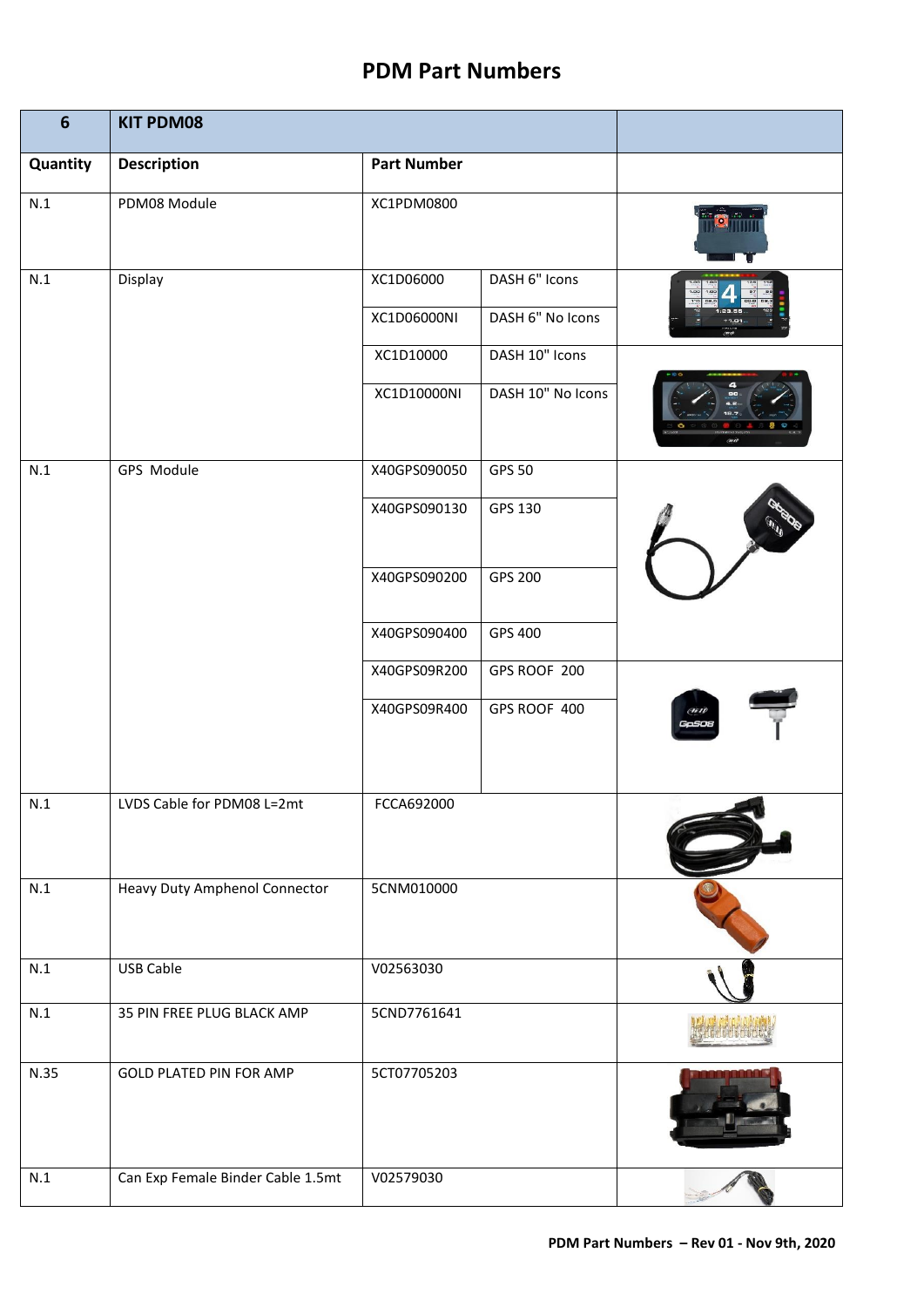| $\overline{7}$ | PDM 08 with GPS and LVDS. No display |                    |               |      |
|----------------|--------------------------------------|--------------------|---------------|------|
| Quantity       | <b>Description</b>                   | <b>Part Number</b> |               |      |
| N.1            | PDM08 Module                         | XC1PDM0800         |               |      |
| N.1            | <b>GPS Module</b>                    | X40GPS090050       | <b>GPS 50</b> |      |
|                |                                      | X40GPS090130       | GPS 130       |      |
|                |                                      | X40GPS090200       | GPS 200       |      |
|                |                                      | X40GPS090400       | GPS 400       |      |
|                |                                      | X40GPS09R200       | GPS ROOF 200  |      |
|                |                                      | X40GPS09R400       | GPS ROOF 400  | Gasc |
| N.1            | LVDS Cable for PDM08 L=2mt           | FCCA692000         |               |      |
| N.1            | Heavy Duty Amphenol Connector        | 5CNM010000         |               |      |
| N.1            | <b>USB Cable</b>                     | V02563030          |               |      |
| N.1            | 35 PIN FREE PLUG BLACK AMP           | 5CND7761641        |               |      |
| N.35           | <b>GOLD PLATED PIN FOR AMP</b>       | 5CT07705203        |               |      |
| N.1            | Can Exp Female Binder Cable 1.5mt    | V02579030          |               |      |

| 8        | PDM 08 with LVDS cable. No GPS and NO display |                    |  |
|----------|-----------------------------------------------|--------------------|--|
| Quantity | <b>Description</b>                            | <b>Part Number</b> |  |
| N.1      | PDM08 Module                                  | XC1PDM0800         |  |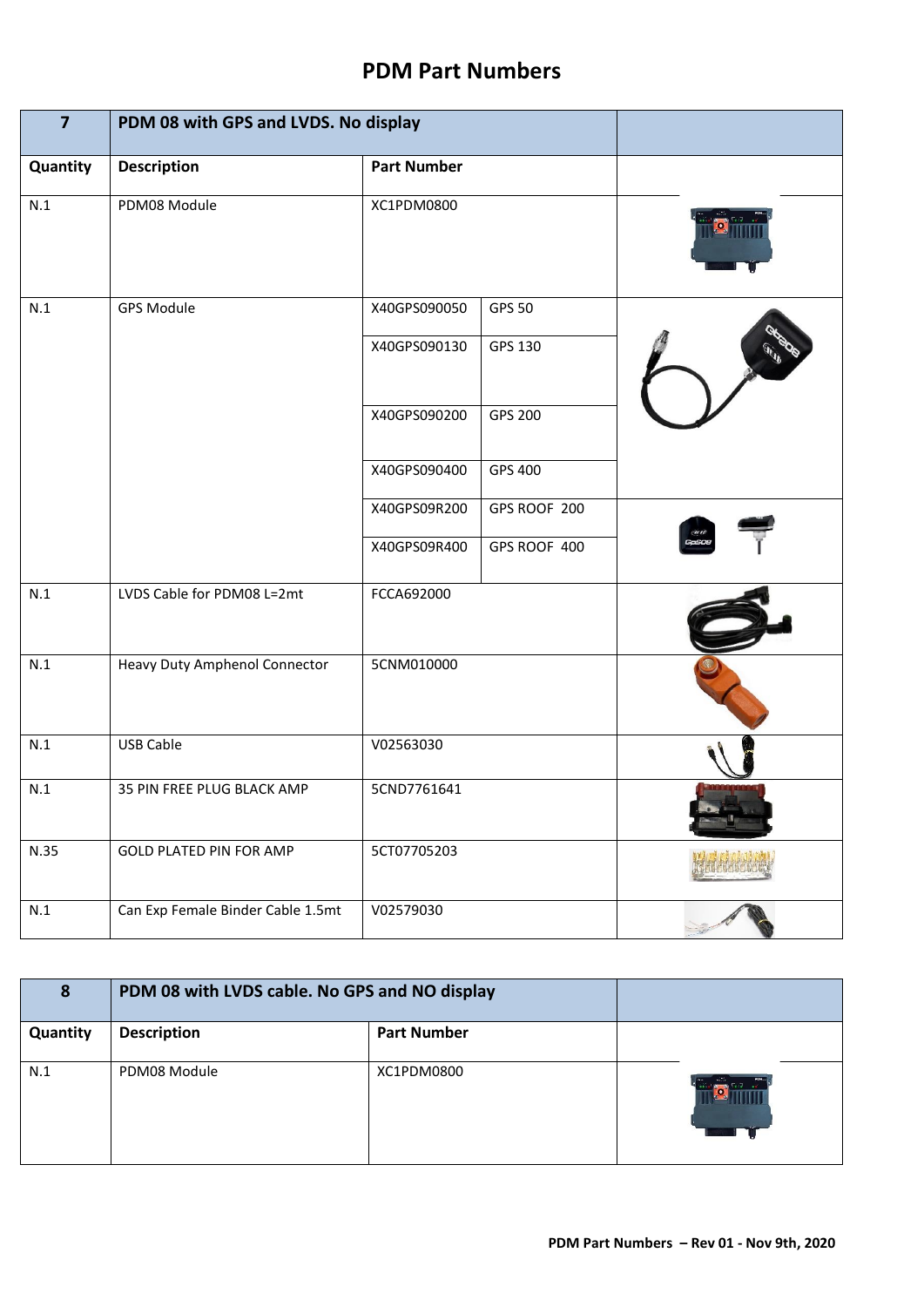| N.1  | LVDS Cable for PDM08 L=2mt        | FCCA692000  |  |
|------|-----------------------------------|-------------|--|
| N.1  | Heavy Duty Amphenol Connector     | 5CNM010000  |  |
| N.1  | <b>USB Cable</b>                  | V02563030   |  |
| N.1  | 35 PIN FREE PLUG BLACK AMP        | 5CND7761641 |  |
| N.35 | <b>GOLD PLATED PIN FOR AMP</b>    | 5CT07705203 |  |
| N.1  | Can Exp Female Binder Cable 1.5mt | V02579030   |  |

| 9        | PDM 08 without LVDS cable, without GPS and without display |                    |  |
|----------|------------------------------------------------------------|--------------------|--|
| Quantity | <b>Description</b>                                         | <b>Part Number</b> |  |
| N.1      | PDM08 Module                                               | XC1PDM0800         |  |
| N.1      | Heavy Duty Amphenol Connector                              | 5CNM010000         |  |
| N.1      | <b>USB Cable</b>                                           | V02563030          |  |
| N.1      | 35 PIN FREE PLUG BLACK AMP                                 | 5CND7761641        |  |
| N.35     | <b>GOLD PLATED PIN FOR AMP</b>                             | 5CT07705203        |  |
| N.1      | Can Exp Female Binder Cable 1.5mt                          | V02579030          |  |